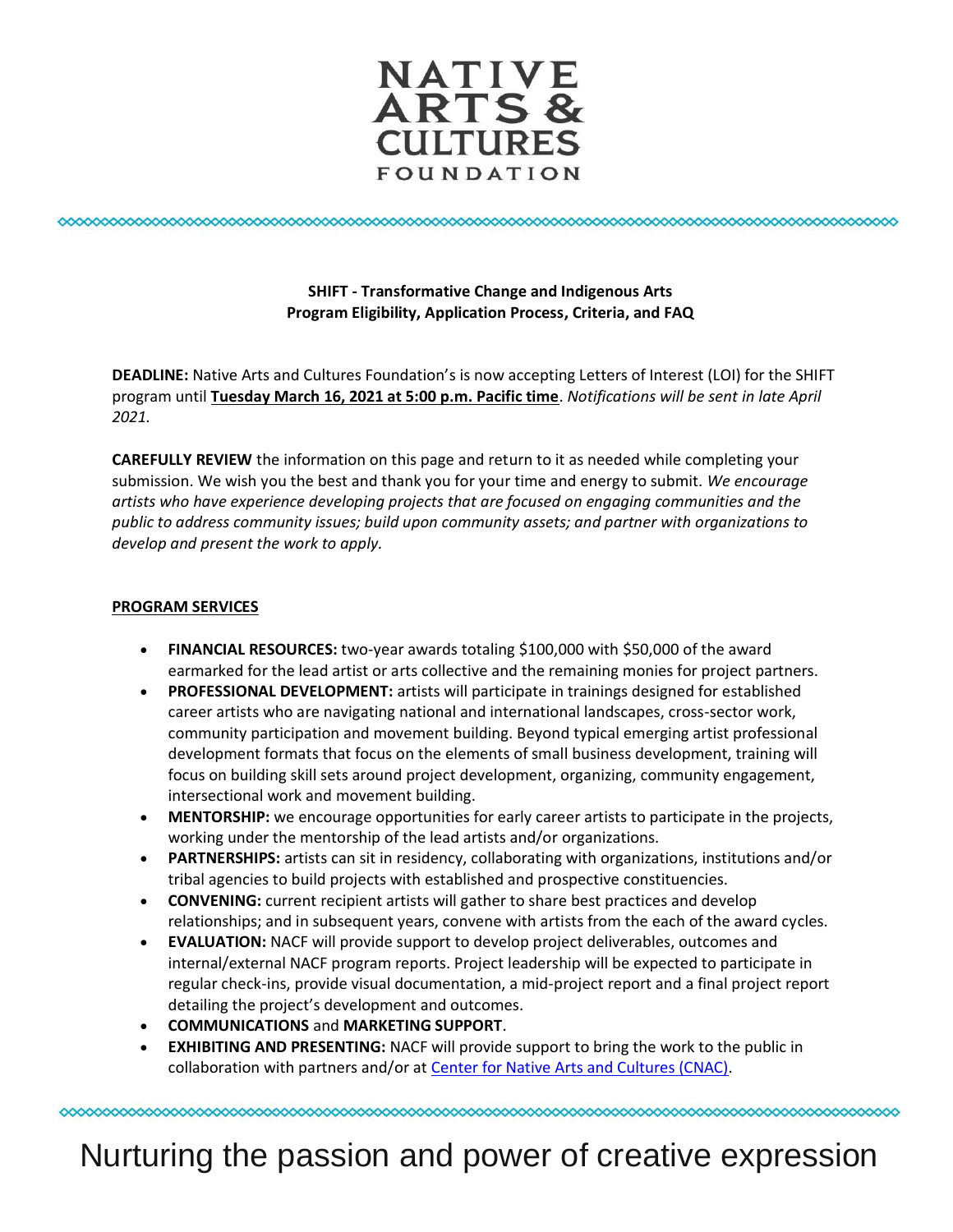#### 

• **ADVOCACY:** NACF will provide support to present artists' work and provide a platform for conversation around the impacts of their projects and Native voices to effect change around vital issues.

#### **PROGRAM ELIGIBILITY**

### • **ARTIST APPLICANT:**

- $\circ$  Open to independent Native artists or Native artist collectives working in the disciplines of dance/choreography, fiction/poetry writing, film/video, multi-disciplinary arts, music, performance art, theater and screenplay writing, traditional arts or 2D + 3D visual arts.
- o Artist applicant must demonstrate US-based residency.
- $\circ$  Artist applicant must be an enrolled member or citizen of a federally-recognized or state-recognized American Indian tribe or Alaska Native corporation, or of Native Hawaiian ancestry. Applicants will be asked to provide documentation of their Native citizenship or ancestry.
- $\circ$  Artist applicant must be at least 18 years of age and must not be enrolled in a university or higher-education institution during the two-year award period.

## • **PARTNER ORGANIZATION/CO-APPLICANT:**

- $\circ$  Open to US-based non-profit organizations, for-profit businesses, or tribal agencies working in collaboration with Native artists or collectives and which are not required to be arts related (e.g., non-profit social service organizations, for-profit galleries, or universities).
- $\circ$  Project may have a fiscal sponsor, but are not considered a "partner organization" if they are acting solely as a fiscal sponsor.
- Artist/collective must select an eligible organization to partner with on their project, or the organization must select an eligible artist to partner with on their project.
- All previous awardees who have received support from NACF prior to 2020 are eligible and encouraged to apply. Recipients of the 2020 Native Arts Emergency Support Project (pandemic relief) are also eligible to apply.
- **PROJECT REQUIREMENTS:**
	- $\circ$  Projects must address social, environmental or economic justice issues through a Native lens.
	- $\circ$  Projects must include specific strategies that activate the community and include public presentation of the work.
	- $\circ$  Projects must be completed and presented within two years of the award, or prior to September 30, 2023.

## **PROCESS**

- The artist/collective and their partner organization will submit *one* Letter of Interest (LOI) via an online form in Submittable. Please see below for details regarding what it is included in the LOI form.
- LOIs will be reviewed by NACF staff and applicants selected as finalists will be invited to submit full proposals.

Nurturing the passion and power of creative expression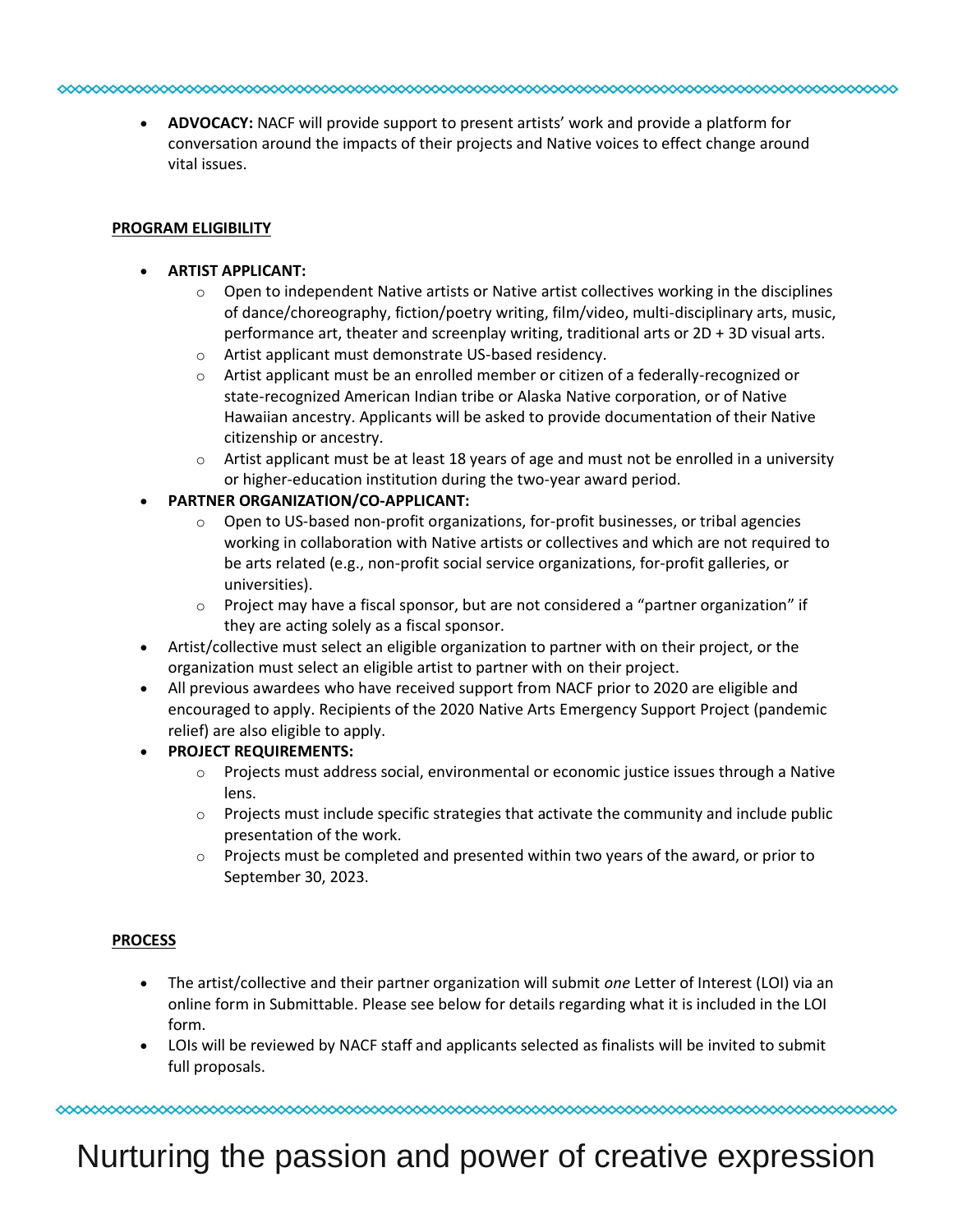- Finalists will participate in consultation with NACF around project management, budget development and project deliverables.
- The finalists will submit a full proposal outlining the project activities in greater detail, the strategic community benefits, events and presentation, at least one formal organizational partnership, in depth descriptions of the artists and primary organizational partners; project leadership; and a detailed project budget.
- Full proposals will be reviewed by a panel of arts peers and professionals and up to ten (10) projects will be selected to receive support.
- Projects will commence in late 2021 and be presented/premiered by late 2023.

#### **LETTER OF INTEREST FORM OVERVIEW**

Please allow for plenty of time to complete your submission. The deadline to submit the online LOI form is Tuesday March 16, 2021 at 5:00 p.m. Pacific time

The SHIFT Letter of Interest Form includes six sections:

- 1. **Eligibility**: The lead artist and partner organization will answer a list of questions to determine their eligibility for the SHIFT program before proceeding to the full LOI form.
- 2. **Lead Artist + Partner Organization's Contact Information:** If eligible, the lead artist will be asked to provide their best contact information.
- 3. **Project Narrative:** Applicants will be asked to provide the title, a brief overview and a detailed description of their proposed project. Applicants will describe the project's intent and scope, the issues addressed, its intended communities, the artists and collaborators, and an anticipated timeline. Maximum word count is 1500 words (roughly three pages).
- 4. **Project Budget:** Applicants will complete a simple budget form showing how they will allocate the \$100,000 award funds towards the proposed project. Note that a minimum of \$50,000 of the award funds must be allocated directly to the lead artist or arts collective and the remaining funds for the project partners. If the project budget is more than \$100,000, artists and/or organizations must demonstrate other support for the project (for example: other grants, inkind contributions, earned income etc.).
- 5. **Work Samples and Supporting Materials**: Applicants will upload the following documents: (1) 7 to 10 artist or arts collective work samples, (2) lead artist or collective's website (if available), (3) lead artist's resume or CV, (4) documentation of lead artist's Native citizenship or ancestry, (5) the partner organization's tax ID or Employer Identification Number, and (6) the partner organization's most current audit or financial statements.
- 6. **Letters of Support:** The lead artist/collective and the partner organization will each provide letter describing their commitment to collaborate on the project.

#### **REVIEW CRITERIA**

#### *Project Explorations*

A primary objective of the initiative is to impactfully respond to social, environmental and economic justice issues through a Native lens, drawing increased attention to Native communities, perspectives

# Nurturing the passion and power of creative expression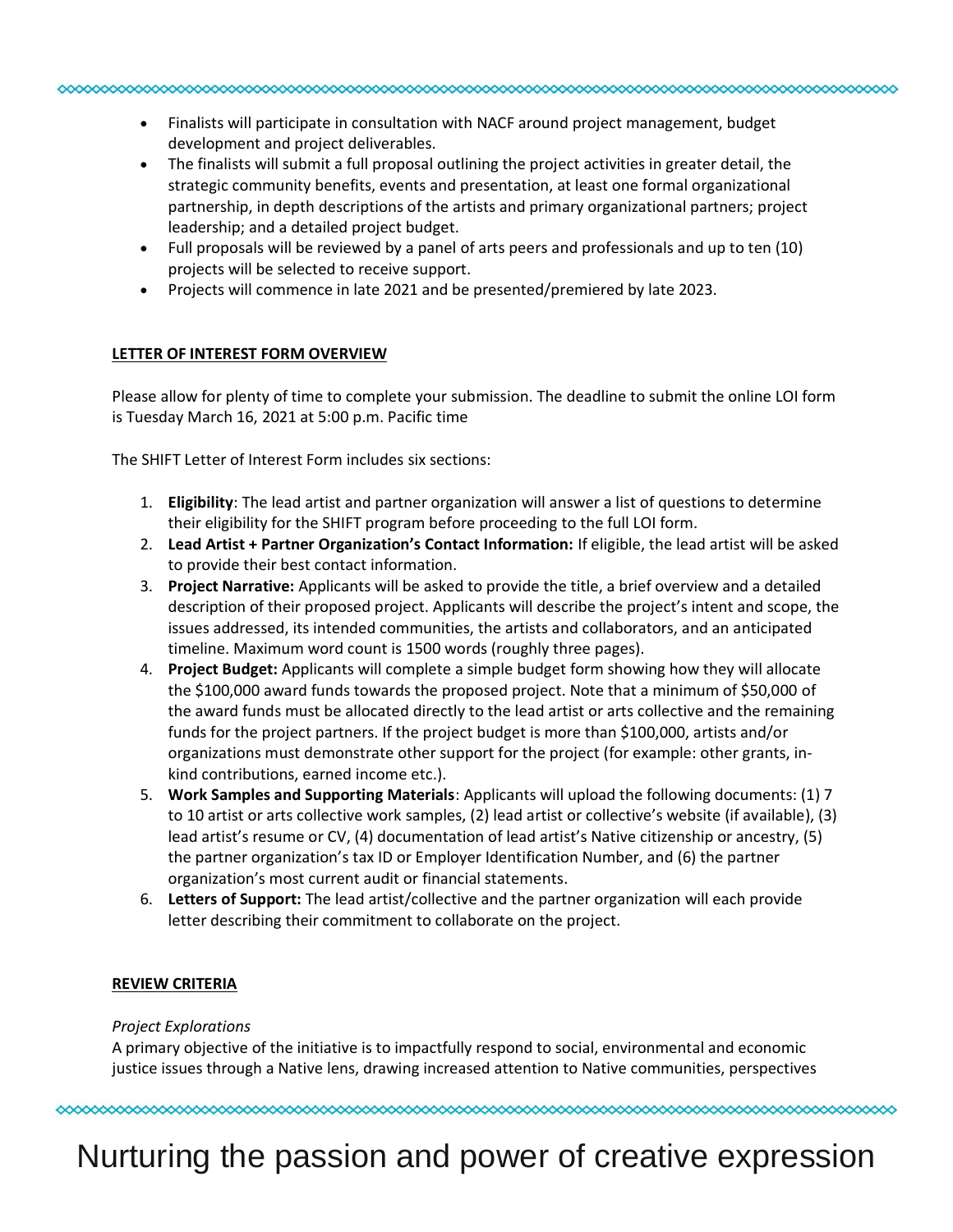and challenges, shifting a national narrative of invisibility, misunderstanding and misappropriation, supporting or focusing on efforts that are built upon community cultural assets, resilience and strengths. Applicants will describe the issue(s) to be addressed, its significance to the community or communities, and the impact the project will have in addressing the issue(s). Applicants will describe the work's style, format, themes and process of creation.

#### *Community Benefit*

A primary objective of the initiative is to engage and impact local communities. Community benefit is demonstrated by the quality, depth and scope of the opportunities to impact diverse communities. Applicants will describe the intended audiences for the project, how relationships will be developed with the community and how the community will be engaged by the project, and the significance of the work to the issue and beyond. Applicants will also describe the factors that will contribute to accessibility; and successful partnerships with organizations, institutions, agencies and communitybased collectives. Public presentation of the work is required and depending on the pandemic environment, virtual presentation will be considered.

#### *Collaboration and Leadership*

We encourage collaboration for these projects and believe competent leadership and planning are essential for success. Collaboration and Leadership are demonstrated by clearly defined descriptions of how the organization(s) and the artist(s) will collaborate in the development, production, presenting/distribution of the project. Applicants will be asked to describe the roles and responsibilities of the artistic and organizational leadership; the contributions of any collaborators; and provide a timeline for the project.

#### *Artistic Experience*

Primary consideration will be given to artists and organizations who have experience in community engagement, developing intersectional partnerships, and social change focused work. Artistic experience is demonstrated through technical capacities, originality, innovation, inspiration and the distinctive niche of the artist(s) and organizations, as indicated by work samples; training, apprenticeships, education; and previous success.

#### *Financial Capacity*

Financial capacity is demonstrated by the viability of the project budget. Partner organizations may be asked to provide financial statements, balance sheet and an income statement. If the project budget is more than the maximum award amount, artists and/or organizations must demonstrate other support for the project (for example: other grants, in-kind contributions, earned income etc.).

#### **PROGRAM TIMELINE (2021-23):**

- January 19, 2021 Public announcement
- March 16, 2021 DEADLINE for Letter of Interest
- Late April 2021 Notification to applicants
- May 30, 2021 DEADLINE for full application
- August 2021 Notification to applicants
- Fall 2021 Public announcement of award recipients
- October 1, 2021 September 30, 2023 Award period

# Nurturing the passion and power of creative expression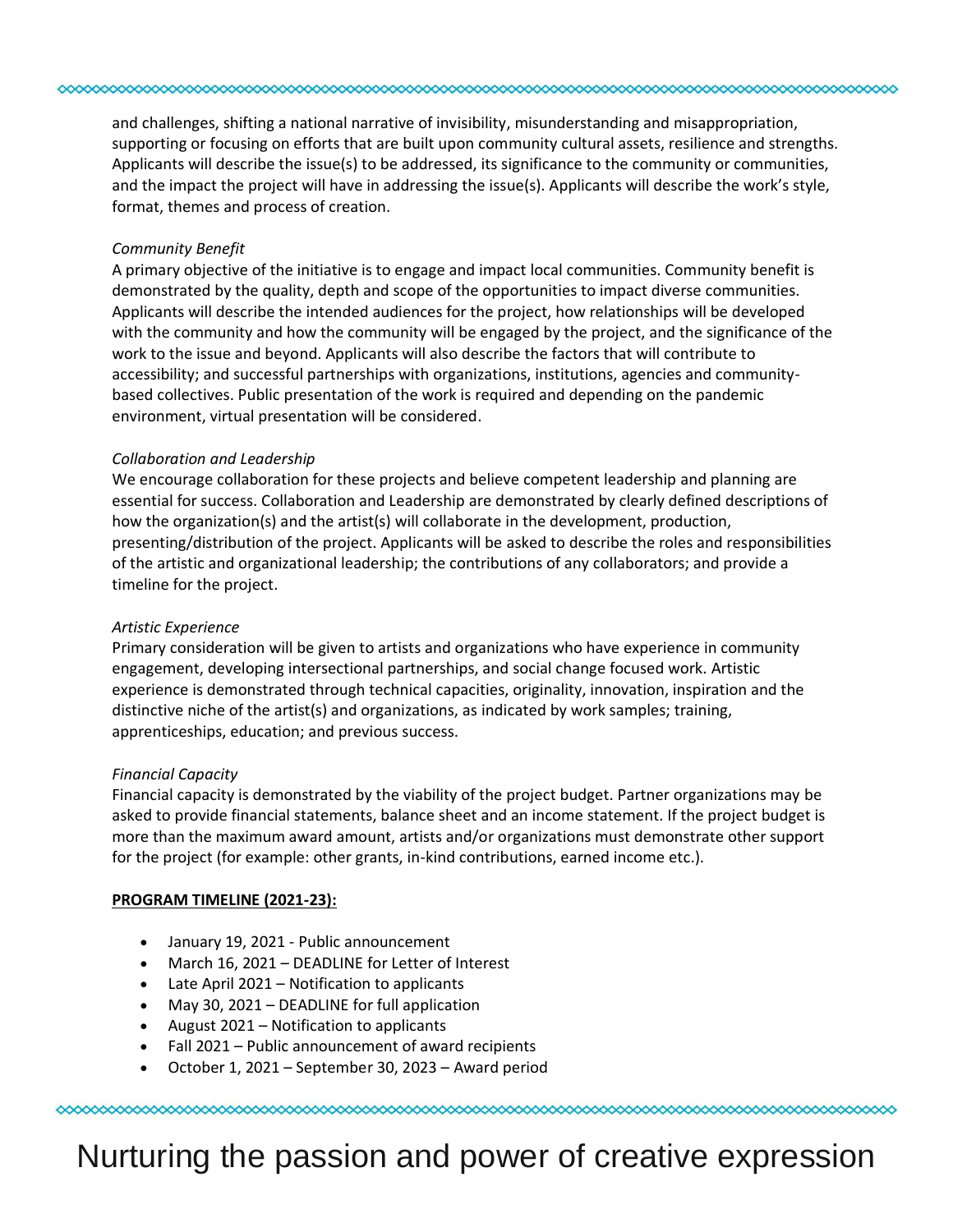#### **FREQUENTLY ASKED QUESTIONS**

#### **Can a Native artist from outside the US apply?**

• Artists must be an enrolled member or citizen of a federally-recognized or state-recognized American Indian tribe or Alaska Native corporation, or of Native Hawaiian ancestry. Applicants will be asked to provide documentation of their Native citizenship or ancestry.

- Artists must also demonstrate US residency.
- Artists from US territories are not eligible to apply.

#### **Can an organization apply from outside the US?**

No, only US organizations are eligible to apply.

#### **What is a "lead artist" applicant?**

The "lead artist" is an individual artist who is responsible for submitting the Letter of Interest (LOI) and managing the project in collaboration with a partner organization. If an arts collective would like to apply, then they must select a lead artist from their group to submit the LOI and act as the primary contact, as well as to provide materials, such as a resume and Native heritage documentation, in the LOI form.

#### **How much financial support should the applicant request from NACF?**

Projects can have budgets of more than \$100,000, but financial support for the project will be no more than \$100,000. Applicants are encouraged to apply for the whole amount.

#### **How much of the award funds will be provided to the lead artist?**

The lead artist compensation must be a minimum of \$50,000 of the total \$100,000 award.

#### **If an artist collective is applying, who will receive the award?**

The \$50,000 artist allocation amount will remain the same, but can be distributed as the collective decides.

#### **Are projects without a confirmed partner organization eligible to apply?**

No, and projects must include letters of support from the artists and the lead organizational partner.

#### **Can an applicant apply more than once per application cycle?**

No, a lead applicant may only submit one letter of interest.

#### **Are student projects eligible?**

No, the lead artist applicant may not be a student at the time of application submission, or during the grant period. Additionally, projects featuring performers that are predominantly students are not eligible to apply.

## Nurturing the passion and power of creative expression